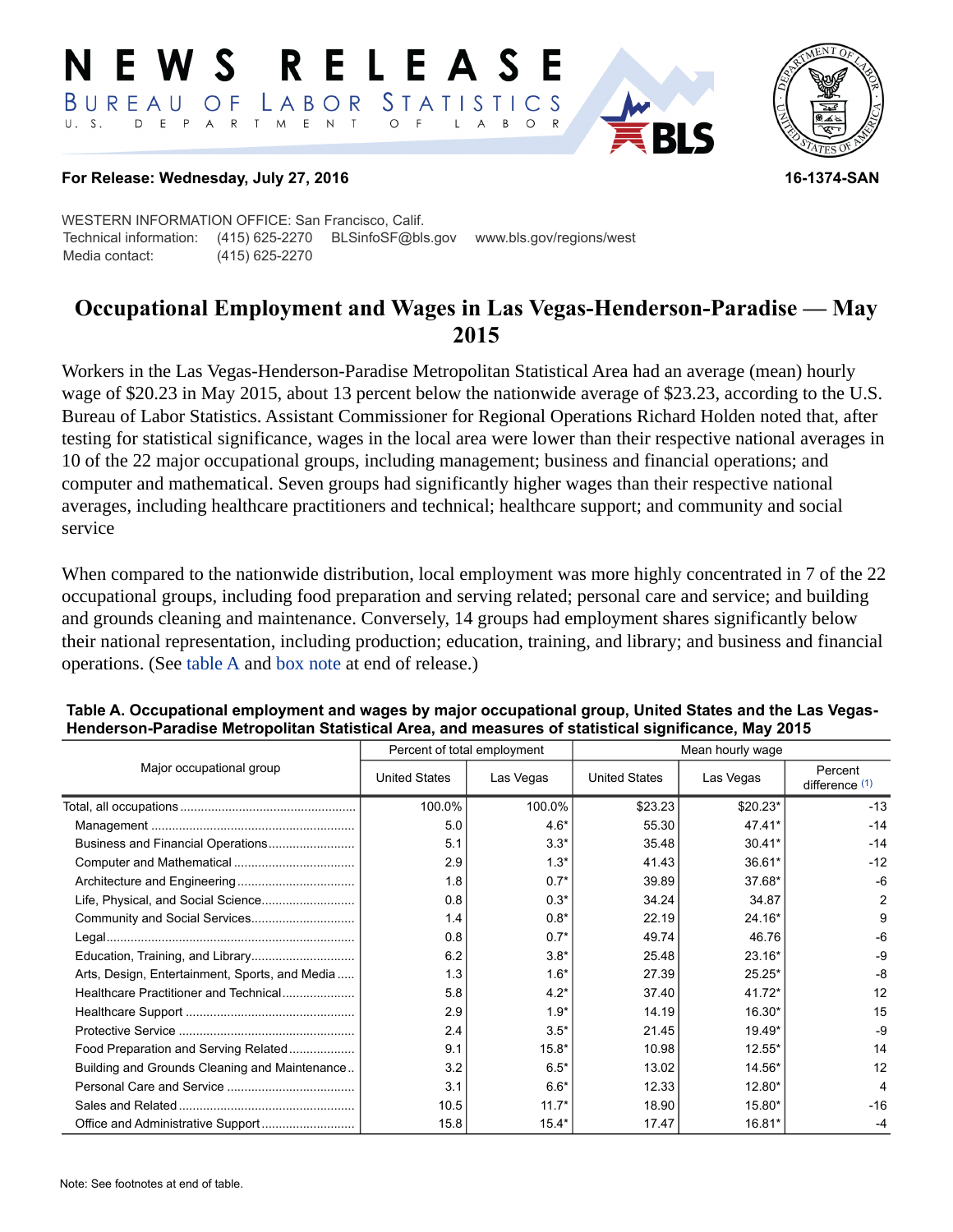#### **Table A. Occupational employment and wages by major occupational group, United States and the Las Vegas-Henderson-Paradise Metropolitan Statistical Area, and measures of statistical significance, May 2015 - Continued**

| Major occupational group              | Percent of total employment |           | Mean hourly wage |           |                           |
|---------------------------------------|-----------------------------|-----------|------------------|-----------|---------------------------|
|                                       | United States               | Las Vegas | United States    | Las Vegas | Percent<br>difference (1) |
|                                       | 0.3                         | $(2)$ *   | 12.67            | 14.71     | 16                        |
|                                       | 4.0                         | $4.3*$    | 22.88            | 23.39     | $\mathcal{P}$             |
| Installation, Maintenance, and Repair | 3.9                         | $3.3*$    | 22.11            | 23.63*    |                           |
|                                       | 6.6                         | $2.8*$    | 17.41            | $16.26*$  | $-7$                      |
| Transportation and Material Moving    | 6.9                         | 7.0       | 16.90            | 16.97     | $\mathbf{0}$              |

Footnotes:

<span id="page-1-0"></span>(1) A positive percent difference measures how much the mean wage in Las Vegas is above the national mean wage, while a negative difference reflects a lower wage.

<span id="page-1-1"></span>(2) Indicates a value of less than 0.05 percent

\* The percent share of employment or mean hourly wage for this area is significantly different from the national average of all areas at the 90-percent confidence level.

One occupational group—food preparation and serving related—was chosen to illustrate the diversity of data available for any of the 22 major occupational categories. Las Vegas-Henderson-Paradise had 142,840 jobs in food preparation and serving related, accounting for 15.8 percent of local area employment, significantly higher than the 9.1-percent share nationally. The average hourly wage for this occupational group locally was \$12.55, significantly above the national wage of \$10.98.

Some of the largest detailed occupations within the food preparation and serving related group included waiters and waitresses (32,010), combined food preparation and serving workers, including fast food (22,970), and restaurant cooks (15,490). Among the higher paying jobs were chefs and head cooks and first-line supervisors of food preparation and serving workers, with mean hourly wages of \$25.16 and \$16.94, respectively. At the lower end of the wage scale were combined food preparation and serving workers, including fast food (\$9.55) and fast food cooks (\$9.71). (Detailed occupational data for food preparation and serving related are presented in table 1; for a complete listing of detailed occupations available go to [www.bls.gov/oes/2015/may/oes\\_29820.htm](https://www.bls.gov/oes/2015/may/oes_29820.htm) .)

Location quotients allow us to explore the occupational make-up of a metropolitan area by comparing the composition of jobs in an area relative to the national average. (See table 1.) For example, a location quotient of 2.0 indicates that an occupation accounts for twice the share of employment in the area than it does nationally. In the Las Vegas-Henderson-Paradise Metropolitan Statistical Area, above-average concentrations of employment were found in many of the occupations within the food preparation and serving related group. For instance, dining room and cafeteria attendants and bartender helpers were employed at 4.0 times the national rate in Las Vegas, and bartenders, at 3.2 times the U.S. average. On the other hand, combined food preparation and serving workers, including fast food had a location quotient of 1.1 in Las Vegas, indicating that this particular occupation's local and national employment shares were similar.

These statistics are from the Occupational Employment Statistics (OES) survey, a federal-state cooperative program between BLS and State Workforce Agencies, in this case, the Nevada Department of Employment.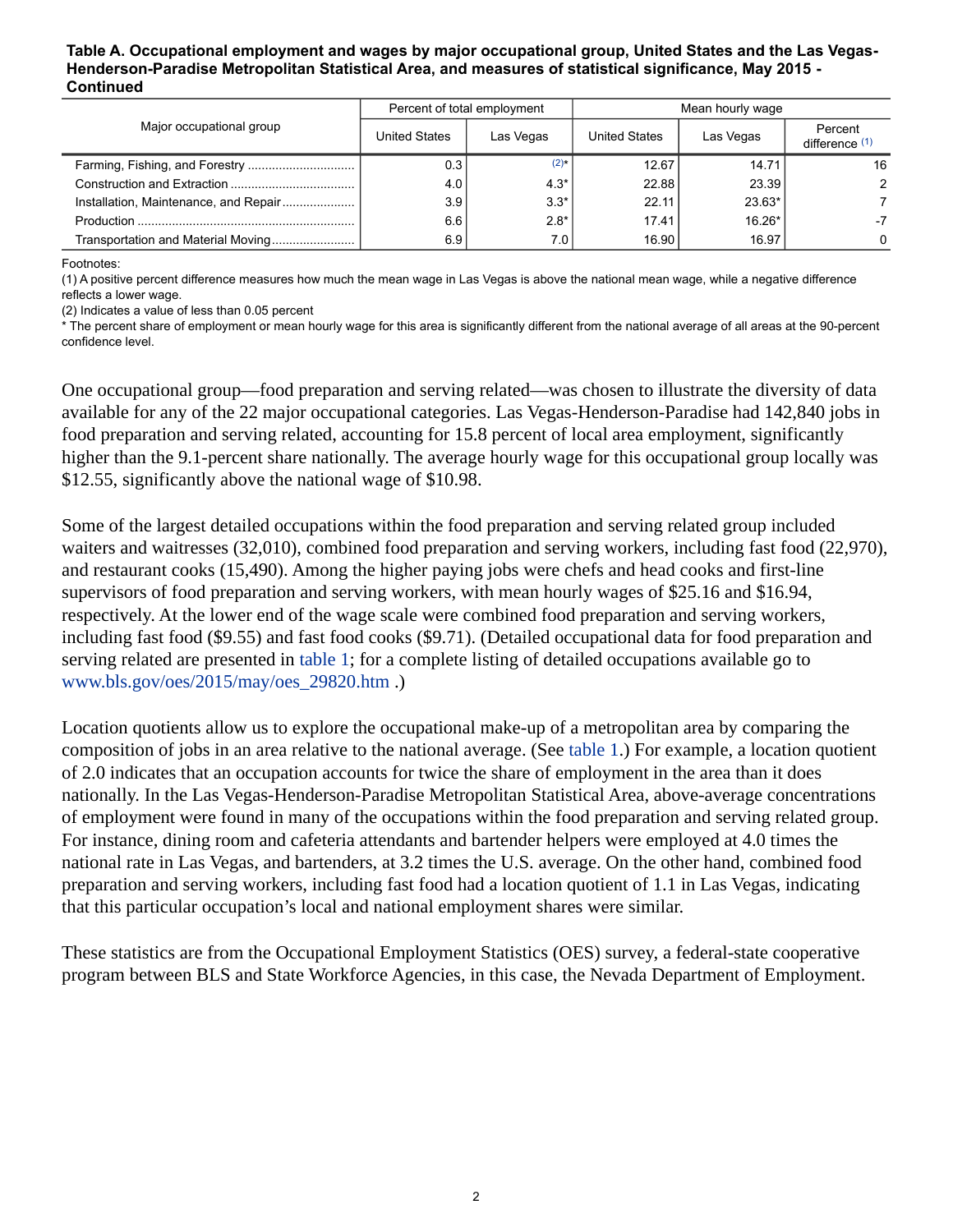# **Notes on Occupational Employment Statistics Data**

<span id="page-2-0"></span>With the issuance of data for May 2015, the OES program has incorporated redefined metropolitan area definitions as designated by the Office of Management and Budget. OES data are available for 394 metropolitan areas, 38 metropolitan divisions, and 167 OES-defined nonmetropolitan areas. A listing of the areas and their definitions can be found at [www.bls.gov/oes/current/msa\\_def.htm](https://www.bls.gov/oes/current/msa_def.htm).

A value that is statistically different from another does not necessarily mean that the difference has economic or practical significance. Statistical significance is concerned with the ability to make confident statements about a universe based on a sample. It is entirely possible that a large difference between two values is not significantly different statistically, while a small difference is, since both the size and heterogeneity of the sample affect the relative error of the data being tested.

## **Technical Note**

The Occupational Employment Statistics (OES) survey is a semiannual mail survey measuring occupational employment and wage rates for wage and salary workers in nonfarm establishments in the United States. The OES program produces employment and wage estimates for over 800 occupations for all industries combined in the nation; the 50 states and the District of Columbia; 432 metropolitan areas and divisions; 167 nonmetropolitan areas; and Guam, Puerto Rico, and the U.S. Virgin Islands. National estimates are also available by industry for NAICS sectors, 3-, 4-, and selected 5- and 6-digit industries, and by ownership across all industries and for schools and hospitals. OES data are available at [www.bls.gov/oes/tables.htm](https://www.bls.gov/oes/tables.htm).

OES estimates are constructed from a sample of about 1.2 million establishments. Forms are mailed to approximately 200,000 sampled establishments in May and November each year. May 2015 estimates are based on responses from six semiannual panels collected over a 3-year period: May 2015, November 2014, May 2014, November 2013, May 2013, and November 2012. The overall national response rate for the six panels is 73.5 percent based on establishments and 69.6 percent based on weighted sampled employment. The unweighted employment of sampled establishments across all six semiannual panels represents approximately 57.9 percent of total national employment. (Response rates are slightly lower for these estimates due to the federal shutdown in October 2013.) The sample in the Las Vegas-Henderson-Paradise Metropolitan Statistical Area included 4,393 establishments with a response rate of 63 percent. For more information about OES concepts and methodology, go to [www.bls.gov/news.release/ocwage.tn.htm](https://www.bls.gov/news.release/ocwage.tn.htm).

The May 2015 OES estimates are based on the 2010 Standard Occupational Classification (SOC) system and the 2012 North American Industry Classification System (NAICS). Information about the 2010 SOC is available on the BLS website at [www.bls.gov/soc](https://www.bls.gov/soc) and information about the 2012 NAICS is available at [www.bls.gov/bls/naics.htm.](https://www.bls.gov/bls/naics.htm)

## **Metropolitan area definitions**

The substate area data published in this release reflect the standards and definitions established by the U.S. Office of Management and Budget.

The **Las Vegas-Henderson-Paradise, Nev. Metropolitan Statistical Area** includes Clark County.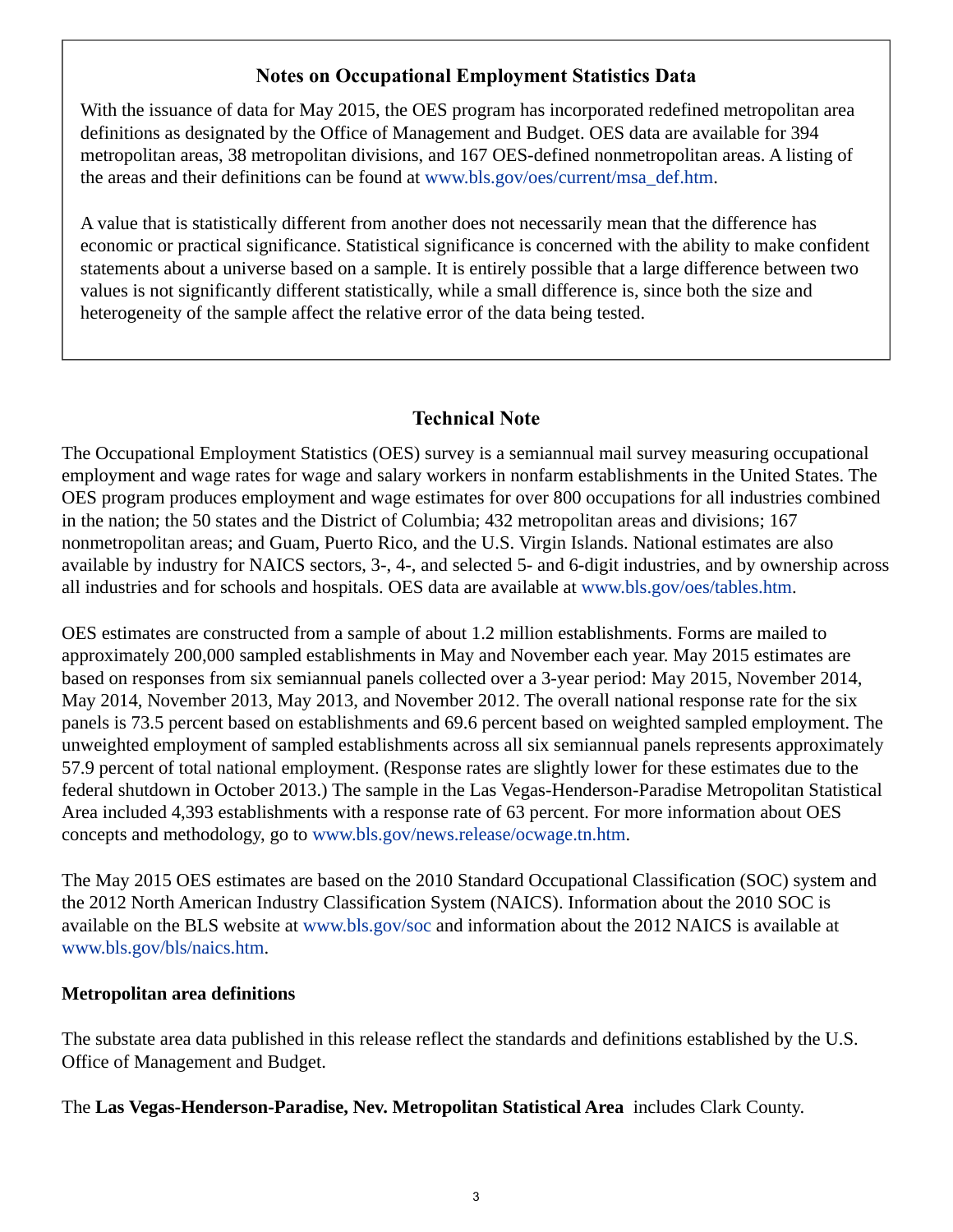## **Additional information**

OES data are available on our regional web page at [www.bls.gov/regions/west.](https://www.bls.gov/regions/west) Answers to frequently asked questions about the OES data are available at [www.bls.gov/oes/oes\\_ques.htm.](https://www.bls.gov/oes/oes_ques.htm) Detailed technical information about the OES survey is available in our Survey Methods and Reliability Statement on the BLS website at [www.bls.gov/oes/2015/may/methods\\_statement.pdf](https://www.bls.gov/oes/2015/may/methods_statement.pdf).

Information in this release will be made available to sensory impaired individuals upon request . Voice phone: (202) 691-5200; Federal Relay Service: (800) 877-8339.